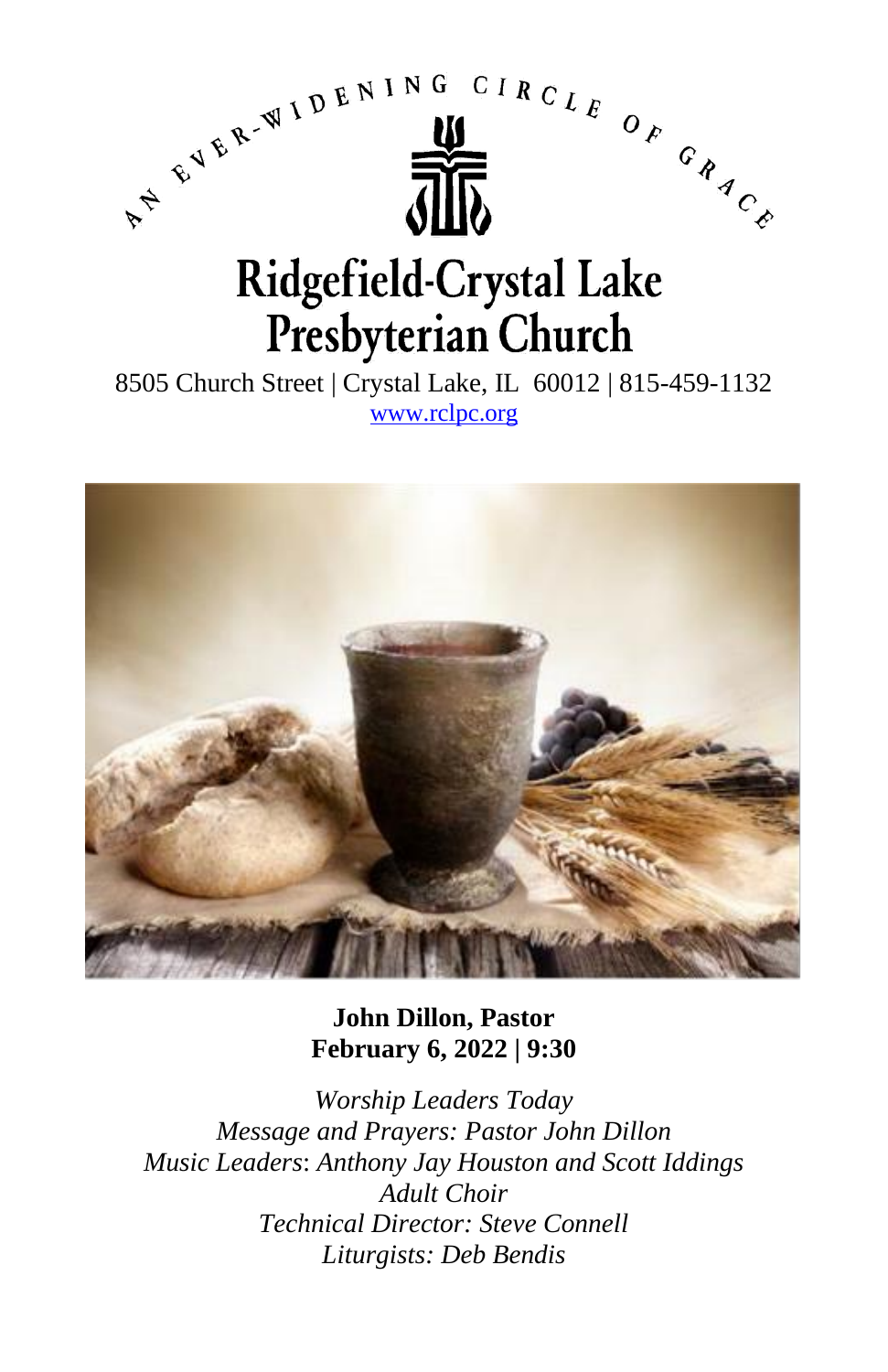# **WE GATHER IN GRACE**

*A "+" indicates all are invited to stand in either body or spirit. Reminders: Our worship service is being livestreamed and is on Zoom. Per CDC guidelines, masks are required in the building.*

PRELUDE: PRAISE, PRAISE, PRAISE THE LORD! GTG 390

#### WELCOME

#### +CALL TO WORSHIP

- One: From east and west, north and south, we gather in God's name,
- **All: to pray, to worship, to sing, to celebrate the Lord's Supper.**
- One: We give thanks that we are part of a large, diverse faith family.
- **All: We are old. We are young. We come from all kinds of backgrounds. From black to white to every shade in between, we are children of God. We stand with our friends and family around the world, praising the name of Jesus.**

### +I LOVE THY KINGDOM, LORD GTG 310

**I love thy kingdom, Lord, the house of thine abode, the church our blest Redeemer saved with his own precious blood.**

**I love thy church, O God. Her walls before thee stand, dear as the apple of thine eye, and graven on thy hand.**

**For her my tears shall fall; for her my prayers ascend; to her my cares and toils be given, till toils and cares shall end.**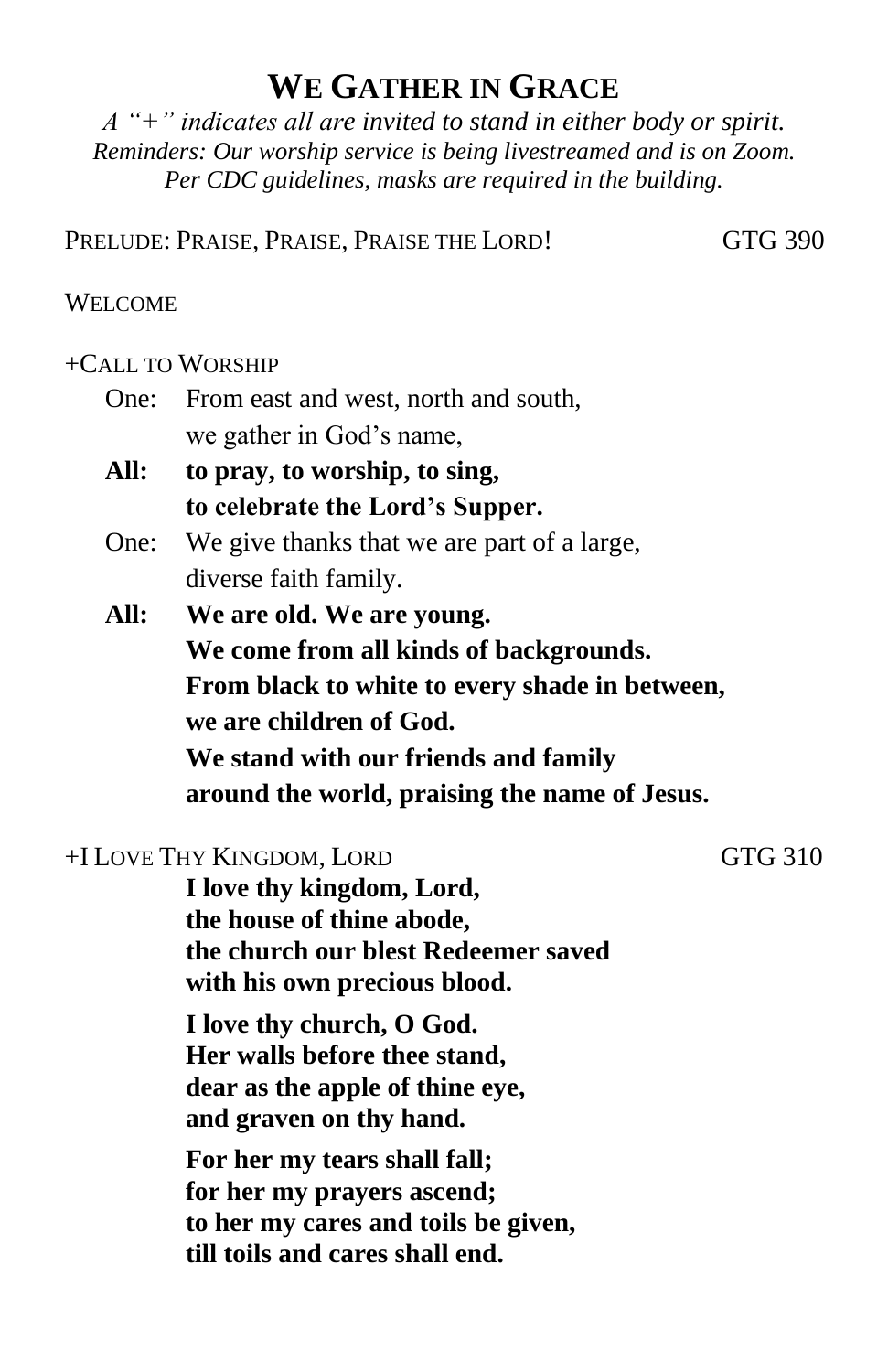**Beyond my highest joy I prize her heavenly ways: her sweet communion, solemn vows, her hymns of love and praise.**

**Sure as thy truth shall last, to Zion shall be given the brightest glories earth can yield, and brighter bliss of heaven.**

## +PRAYER OF CONFESSION

- One: Friends, the invitation list to the Lord's Table is larger than any of us could ever imagine. Let us confess the ways in which we have sought to limit that invitation.
- **All: God of hospitality and wonder, you welcome us to a table that invites those who are different than us. This invitation can make us uncomfortable, unsettled, and defensive. Unwilling to see other peoples' perspectives. Believing, falsely, that our image of you is the only one that matters. Forgive us for our short-sightedness and open us to your Gospel, that we might better embody the beloved community you call us to be. In the wild and wonderful name of Jesus, we pray. Amen.**

+WORDS OF RECONCILIATION AND PASSING THE PEACE

Pastor: Friends, we are ALL invited to this table.

I am here to announce to you that whatever you may think disqualifies you from God's love has been washed away by the life, death, and resurrection of Jesus Christ! I announce to you that our sins have been forgiven. May the Peace of Christ take hold of you. Peace be with you.

**All: Peace to friend and stranger. Amen.**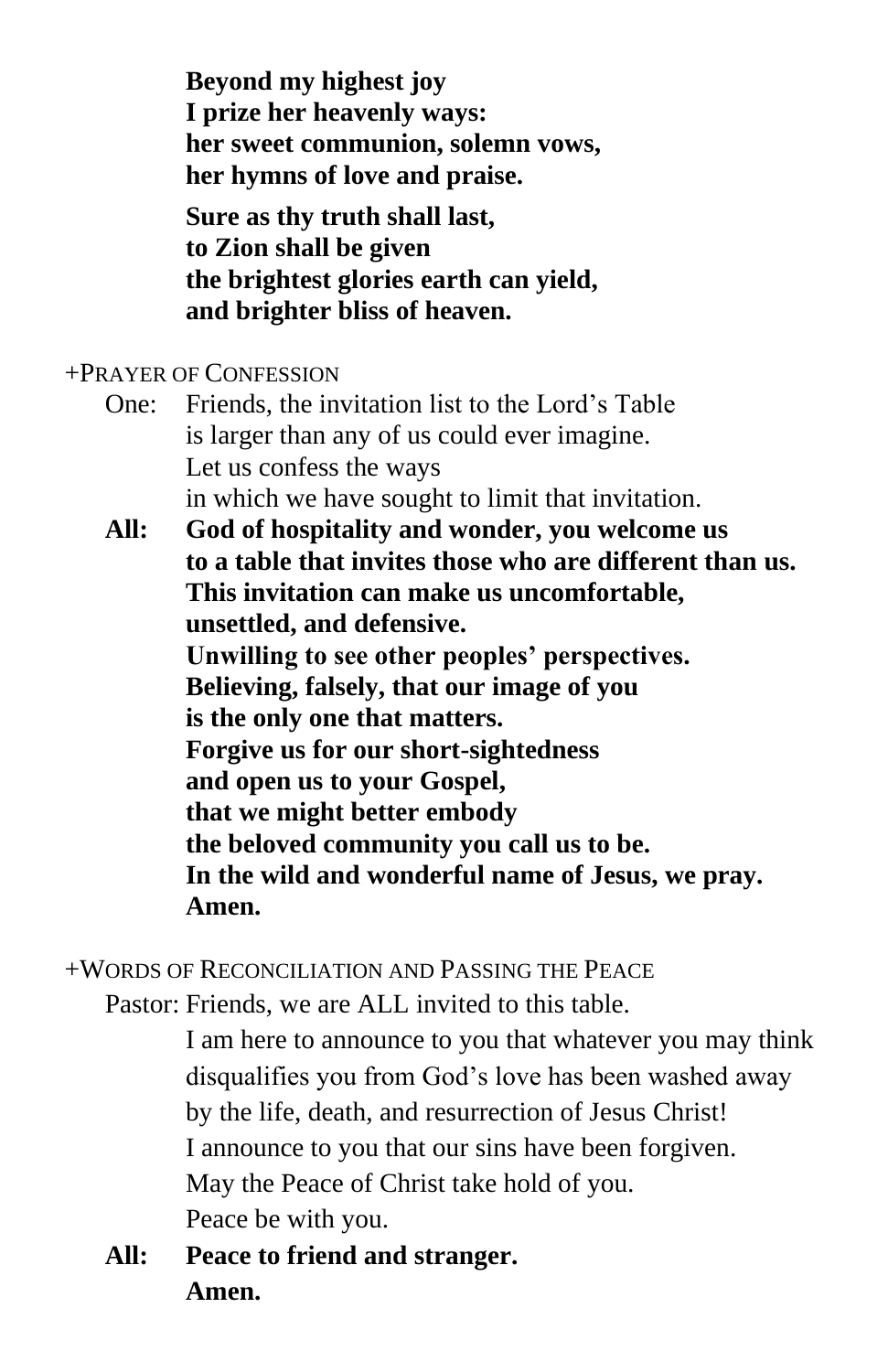# +GLORY TO GOD, WHOSE GOODNESS SHINES ON ME GTG 582 **Glory to God, whose goodness shines on me, and to the Son, whose grace has pardoned me, and to the Spirit, whose love has set me free. As it was in the beginning, is now and ever shall be. Amen.**

**World without end, without end. Amen. World without end, without end. Amen. World without end, without end. Amen. As it was in the beginning, is now and ever shall be. Amen.**

# **WE GROW IN GRACE**

#### WEE WORSHIP

SUNG RESPONSE: HE CAME DOWN GTG 137 **He came down that we may have light He came down that we may have light He came down that we may have light hallelujah forevermore.** SCRIPTURE READING John 4:46-54 MESSAGE *"Come One, Come All"* +O MY SOUL, BLESS YOUR REDEEMER *(verses 1,2, & 4)* GTG 439 **O my soul, bless your Redeemer; all within me bless God's name; bless the Savior, and forget not all God's mercies to proclaim. God forgives all your transgressions, all diseases gently heals; God redeems you from destruction, and with you so kindly deals. As it was without beginning, so it lasts without an end; to their children's children ever shall God's righteousness extend.**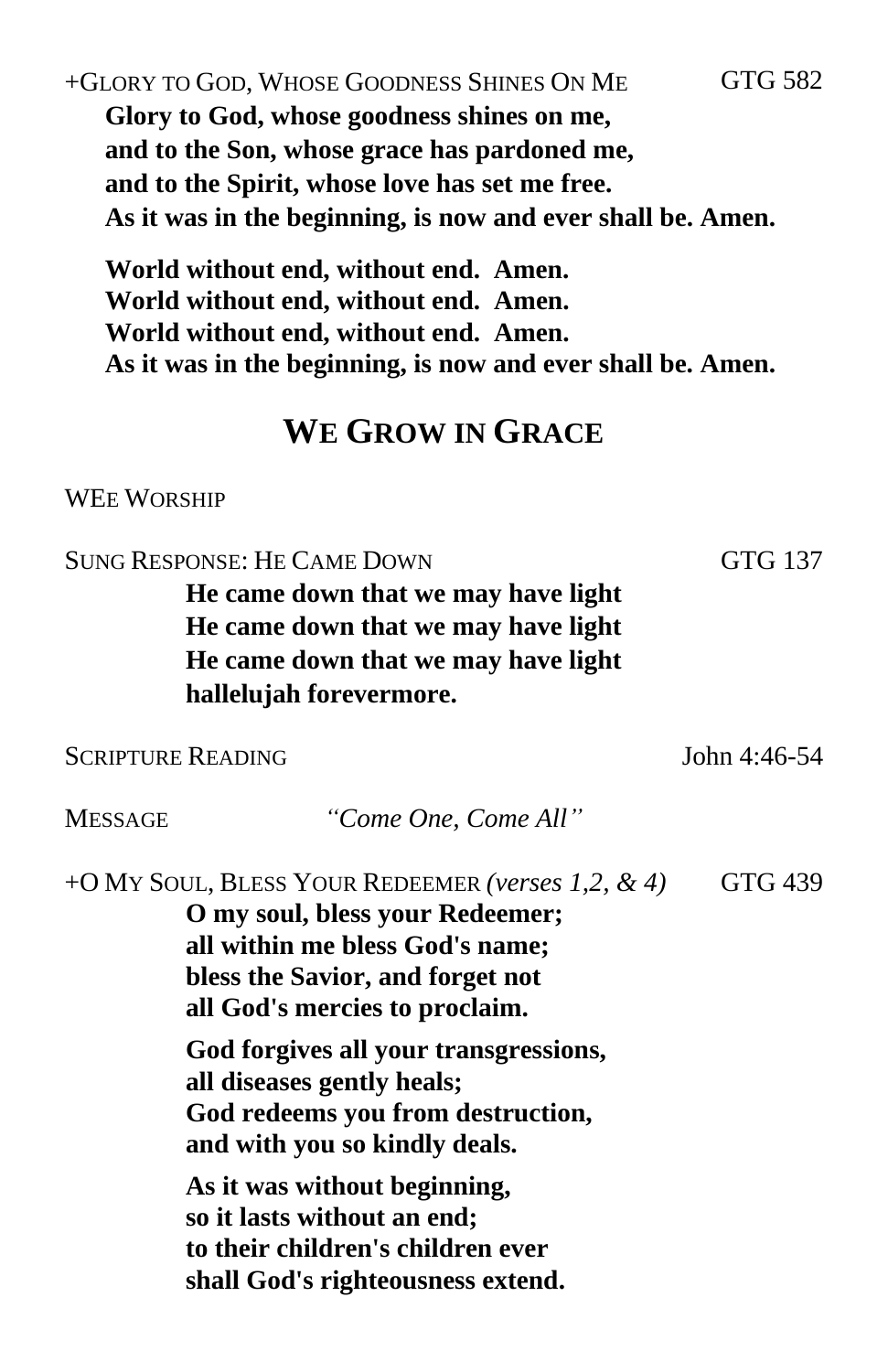## OFFERING: GIVE ME JESUS

## +DOXOLOGY: GTG 607

**Praise God, from whom all blessings flow; praise Christ, all people here below; praise Holy Spirit evermore; praise Triune God, whom we adore. Amen.**

INVITATION TO THE TABLE

### PRAYER OF THANKSGIVING

## THE LORD'S PRAYER

**Our Father, who art in heaven, hallowed be thy name. Thy kingdom come, thy will be done, on earth as it is in heaven. Give us this day our daily bread; and forgive us our debts, as we forgive our debtors; and lead us not into temptation, but deliver us from evil. For thine is the kingdom, and the power, and the glory, forever. Amen.**

WORDS OF INSTITUTION

COMMUNION: I WILL COME TO YOU GTG 177

#### PRAYER AFTER COMMUNION

**All: We believe in God: omnipresent, in every time, and in every place, generating and sustaining all life, nurturing relationship with Creation. We believe in Jesus, the Christ, who lived and loved, taught and died; the One who conquered death and who surprises us with grace, when we least expect or deserve it. We believe in the Holy Spirit, who journeys with us and makes our faith possible, in every situation and every circumstance. Amen.**